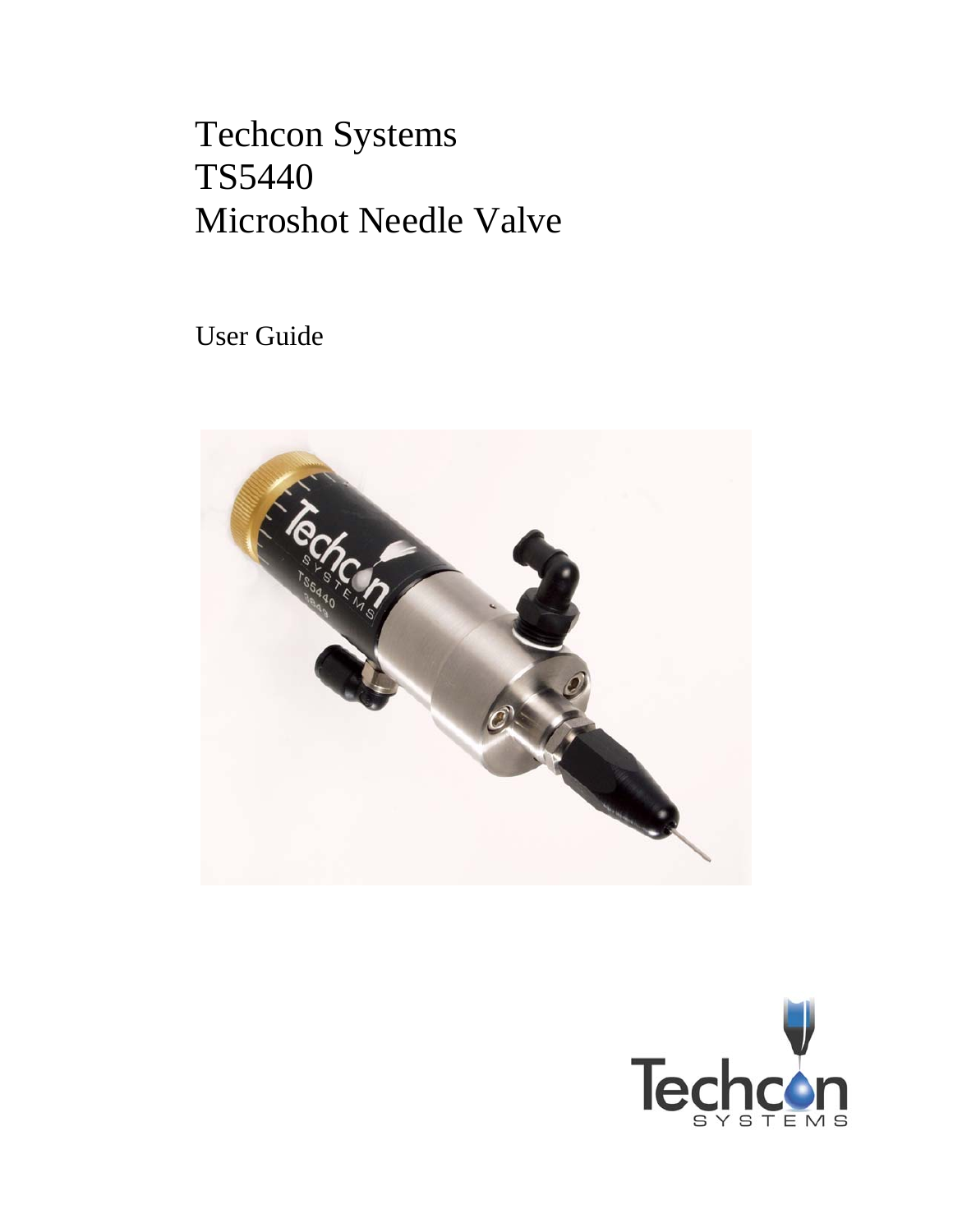## **CONTENTS**

|    |              | Page number |
|----|--------------|-------------|
|    |              |             |
|    |              |             |
|    |              |             |
|    |              |             |
| 5. |              |             |
|    |              |             |
|    |              |             |
|    |              |             |
|    |              |             |
|    | 10. Warranty |             |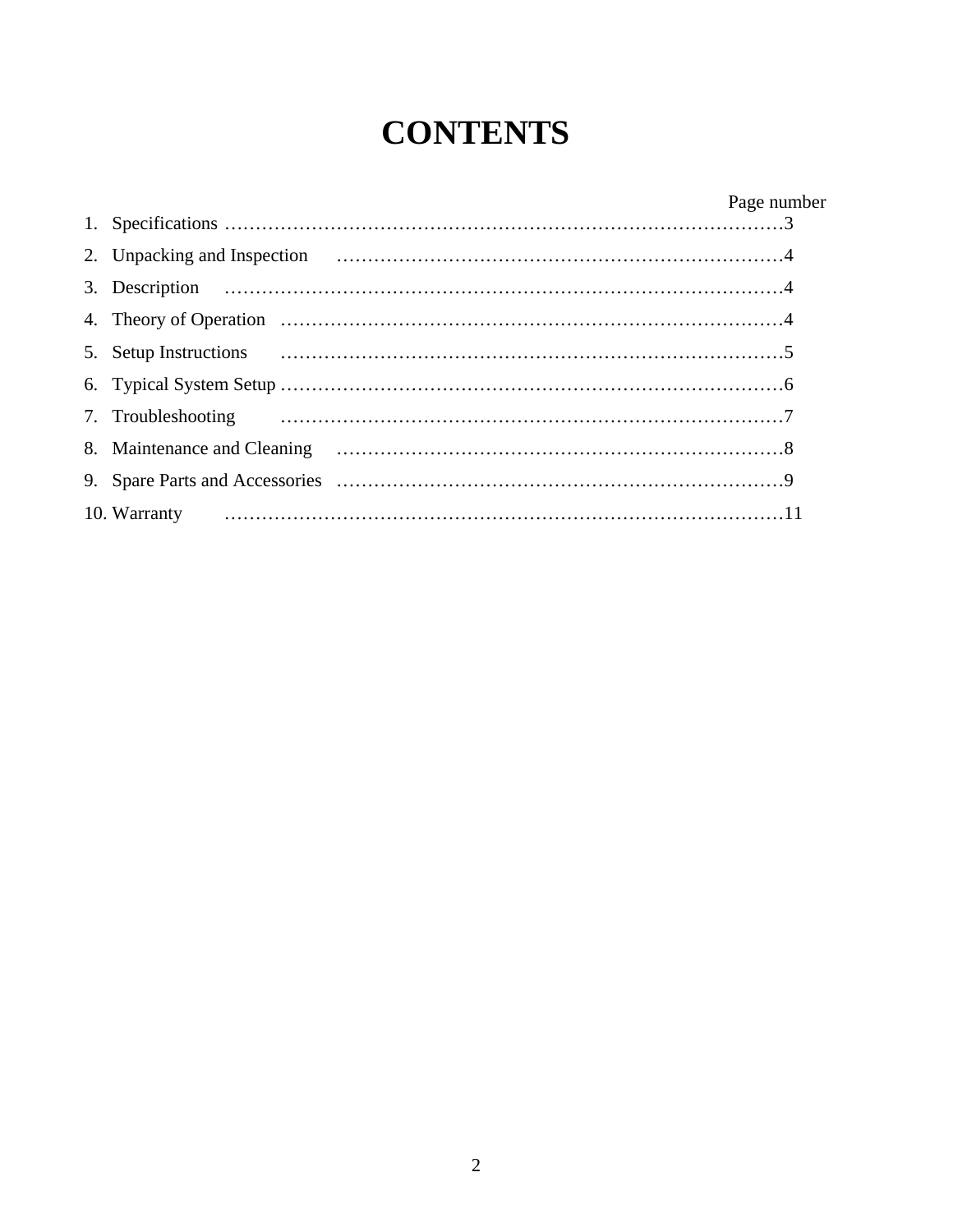## **1. SPECIFICATIONS**

| 5.0" (127mm) long; 1.1"(28.5mm) diameter |
|------------------------------------------|
| $0.5$ lb $(227g)$                        |
| 1/8" NPT female                          |
| Male luer lock                           |
| 10-32 UNF                                |
| 10-32 UNF                                |
| $100 \text{ psi}$ (6.9 bars)             |
| 70 psi (4.8 bars)                        |
| 303 stainless steel, Teflon <sup>®</sup> |
| Exceeds 400 cycles/min.                  |
| 900 ml/min.                              |
| Up to $100,000$ Cps.                     |
|                                          |





## **Figure 1.0**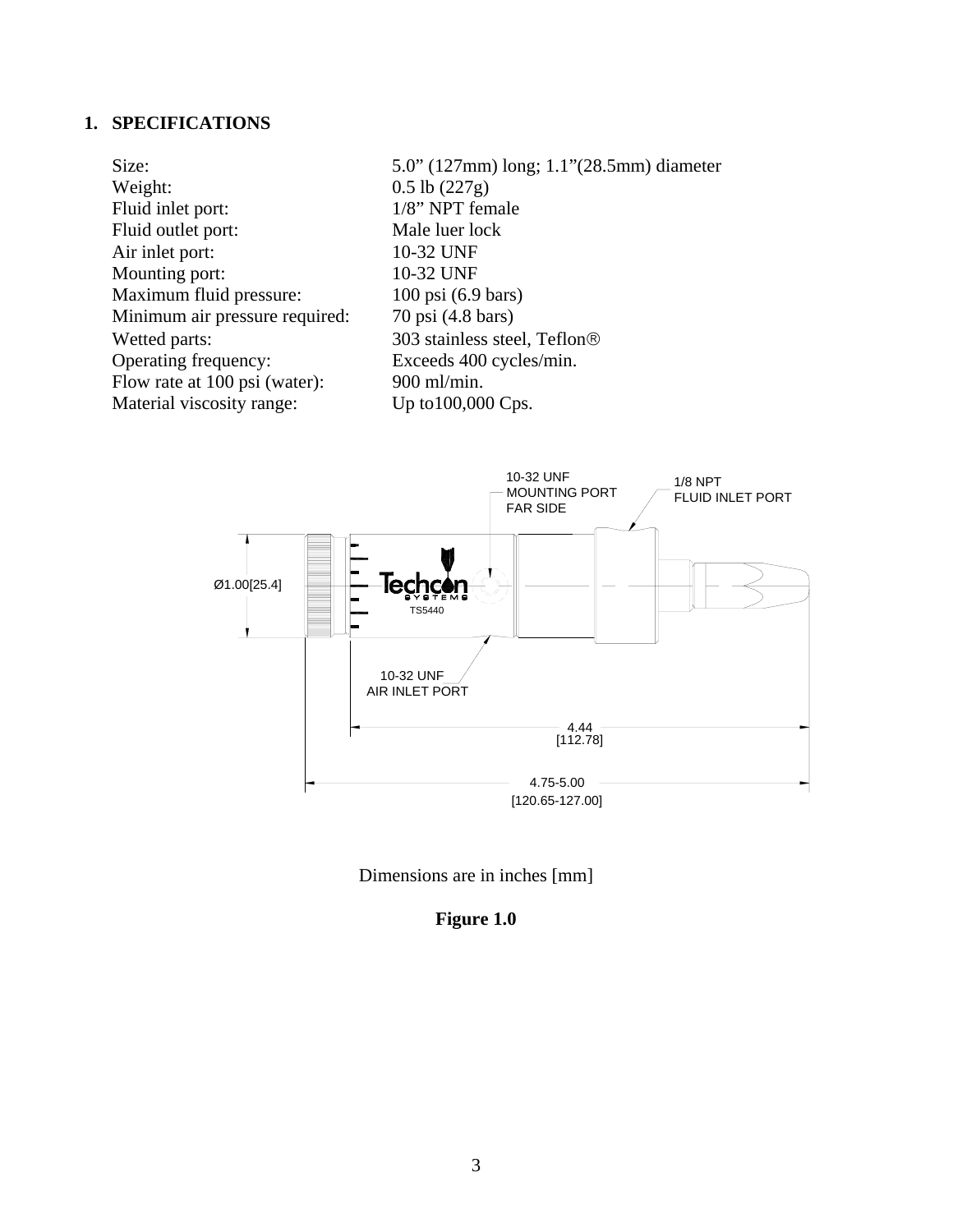#### **2. UNPACKING AND INSPECTION**

Carefully unpack the valve and examine the items contained in the carton. These will include:

- Valve Assembly
- Valve bracket
- Sample Needle Kit and fluid line
- Valve Air Hose
- User guide

#### **3. DESCRIPTION**

The TS5440 Microshot Needle valve is designed to dispense low to medium viscosity material with very precise deposits over a wide range of shot and bead sizes down to a fraction of a micro liter. An internal spring return makes the valve fully adaptable for use with Techcon Systems time/pressure controllers. A short opening stroke provides extremely fast, positive shut-off. An external stroke control adjustment makes it easy for the operator to fine tune shot sizes. The TS5440's compact design allows for mounting flexibility and easy integration into automated applications.

#### **4. THEORY OF OPERATION**

The TS5440 is a normally closed, adjustable opening, needle and seat valve. Inlet air pressure through port (1) retracts the needle assembly (2) from the seat inside the dispensing tip (3) allowing material to flow from the valve material inlet (4) to the dispensing tip (5). Relieving the input air pressure allows the spring (6) to return the needle back to its position to close the material path.



**Figure 2.0**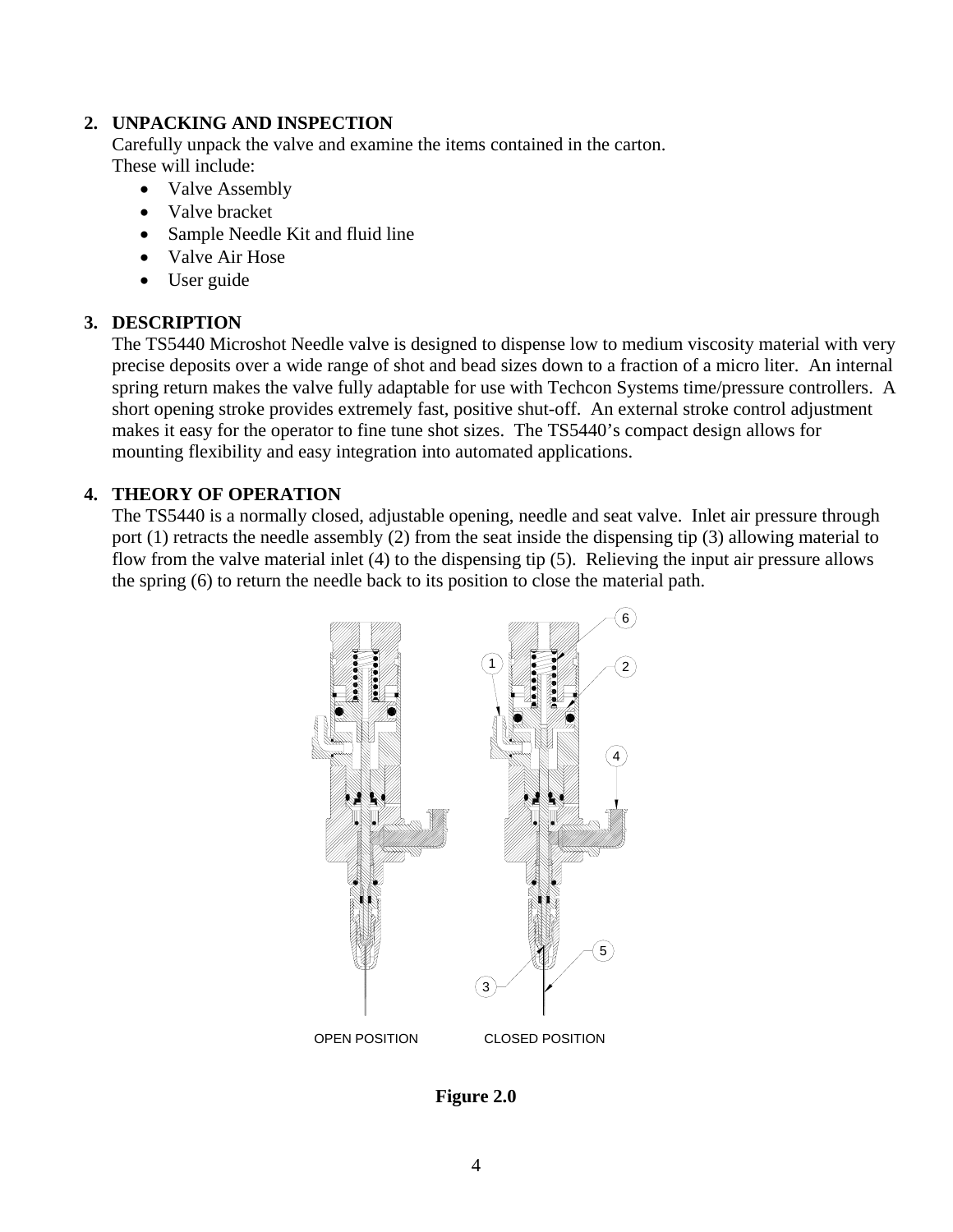#### **5. SETUP INSTRUCTIONS**

#### Refer to Figure 3.0

#### *NOTE: This installation uses luer lock adapters shipped with the valve. Any approved material line with 1/8" NPT connections will work.*

- 1. If desired, mount the valve to the bracket included (1).
- 2. Connect fluid feed line to valve inlet port (2).
- 3. Insert the open end of the air hose to air inlet fitting (3) then connect the other end to an approved valve controller.
- 4. Set the fluid reservoir pressure. Do not exceed 100 psi (6.9 bars)
- 5. Install desired dispense tip (4) to the valve outlet and secure it with the retaining ring (5)

#### *NOTE: Recommended dispense tip size is 22-gauge or smaller. Use larger than 22-gauge dispense tip may results in valve leakage.*

- 6. Make sure all connections are tight
- 7. Place container under the valve outlet and activate the valve until the fluid flows steady.

The amount of fluid that flows through the valve is determined by:

- Flow control adjustment Turn end cap counterclockwise to increase material flow rate.
- Length of actuation, set at controller (Valve open time).
- Fluid reservoir pressure
- Dispensing tip size



Figure 3.0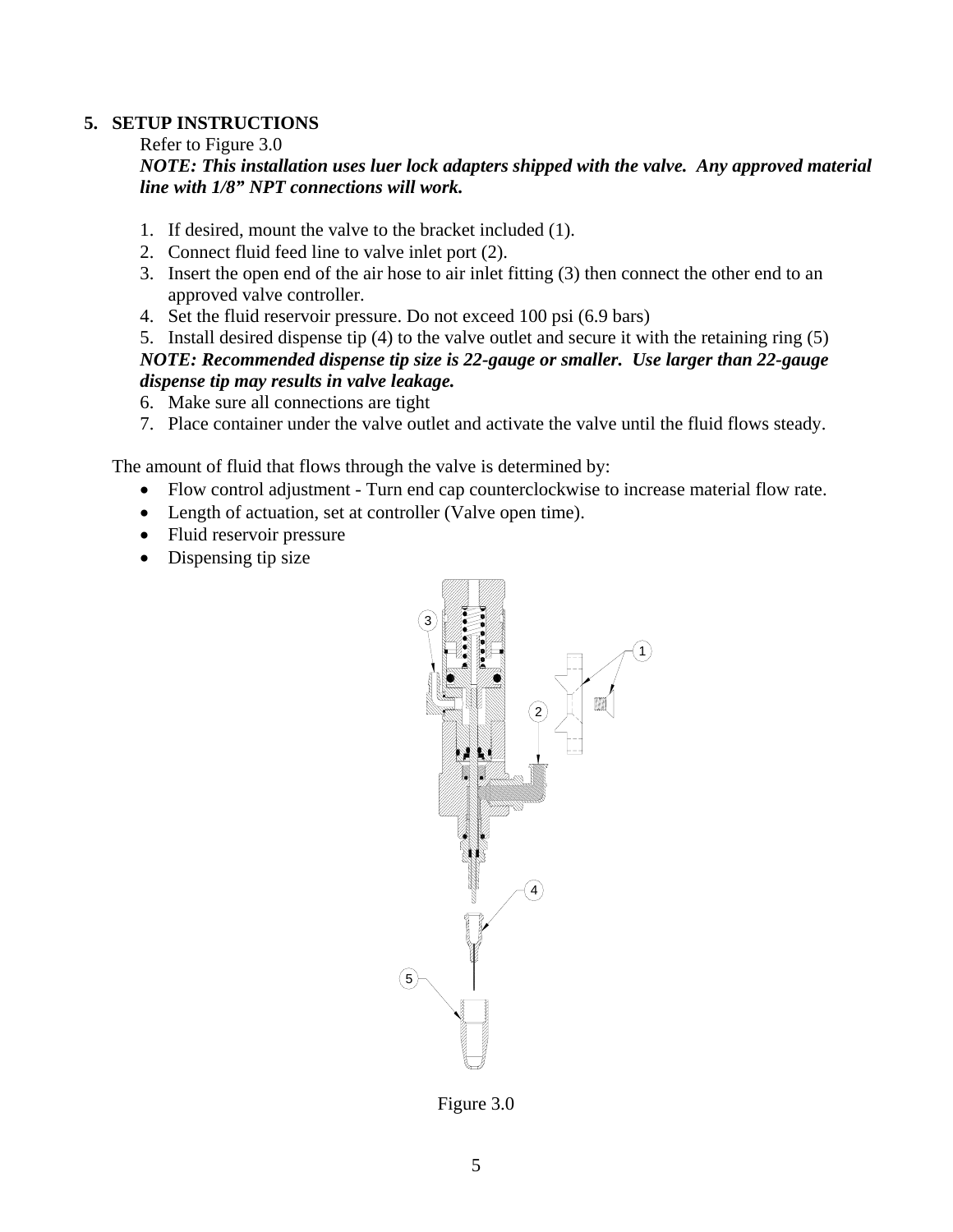## **6. TYPICAL SYSTEM SETUP**



**Figure 4.0**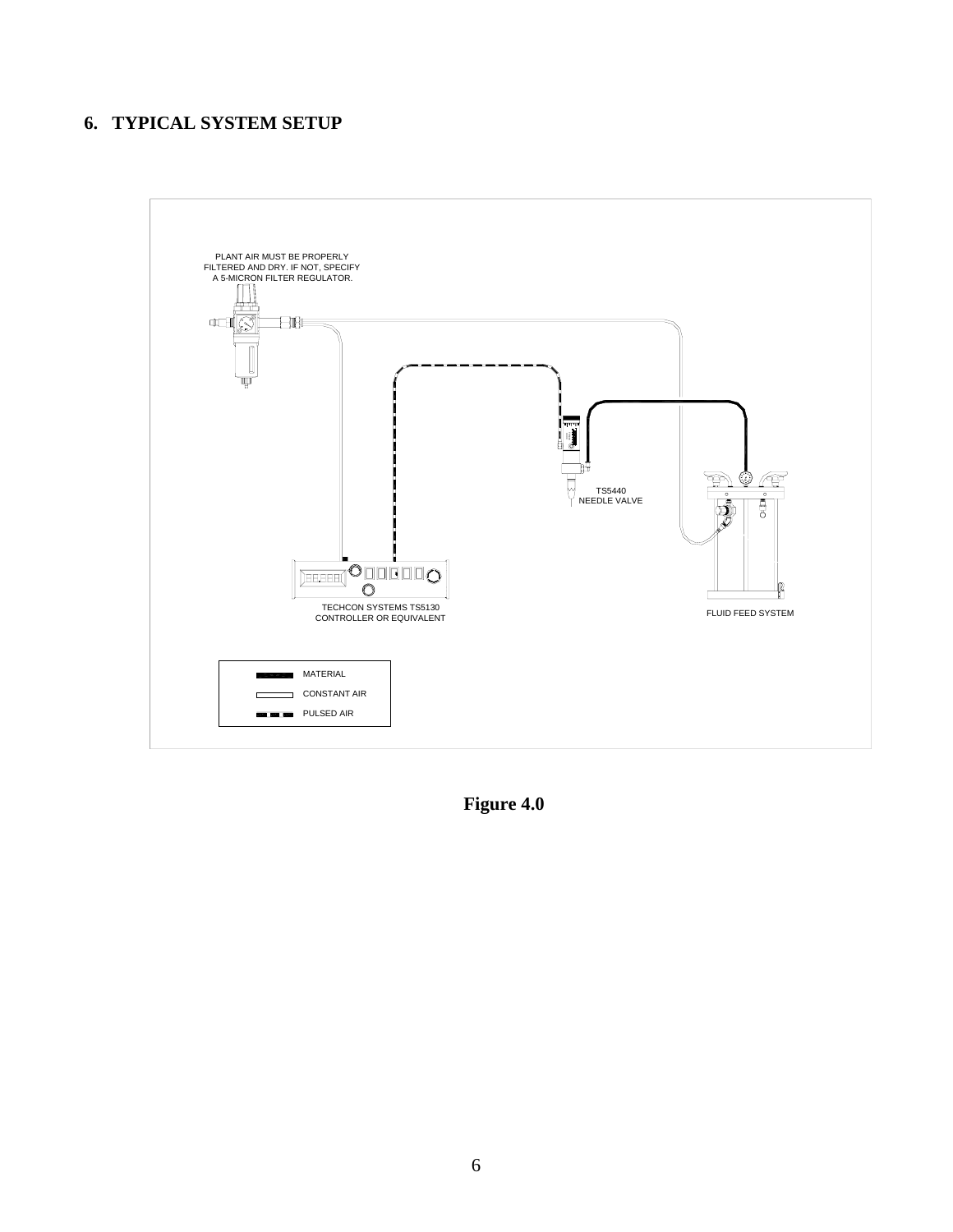## **7. TROUBLESHOOTING**

| <b>PROBLEM</b>                                              | <b>POSSIBLE CAUSE</b>                  | <b>CORRECTION</b>                                                           |
|-------------------------------------------------------------|----------------------------------------|-----------------------------------------------------------------------------|
|                                                             | Fluid pressure too low                 | Increase fluid pressure                                                     |
|                                                             | Operating pressure too low             | Increase air pressure to 70 psi (4.8 bars)                                  |
| No fluid flow                                               | Dispense tip clogged or damaged        | Replaced tip                                                                |
|                                                             | Fluid cured in valve chamber           | Clean valve thoroughly                                                      |
|                                                             | The stroke adjustment closed           | Open stroke adjustment counterclockwise                                     |
|                                                             | Fluid pressure fluctuating             | Make sure fluid pressure is constant                                        |
| Inconsistent                                                | Valve operating pressure is too<br>low | Increased valve pressure to 70 psi (4.8)<br>bars)                           |
| fluid flow                                                  | Valve open time is not consistent      | Check to make sure the valve controller<br>is providing a consistent output |
|                                                             | Air trapped in fluid housing           | Purge valve                                                                 |
| Fluid drools after the valve<br>closes, eventually stopping | Air trapped in fluid housing           | Purge valve                                                                 |
| Fluid leaks at needle hub                                   | Defective dispense needle              | Replace needle. Make sure to use TE<br>series needle only                   |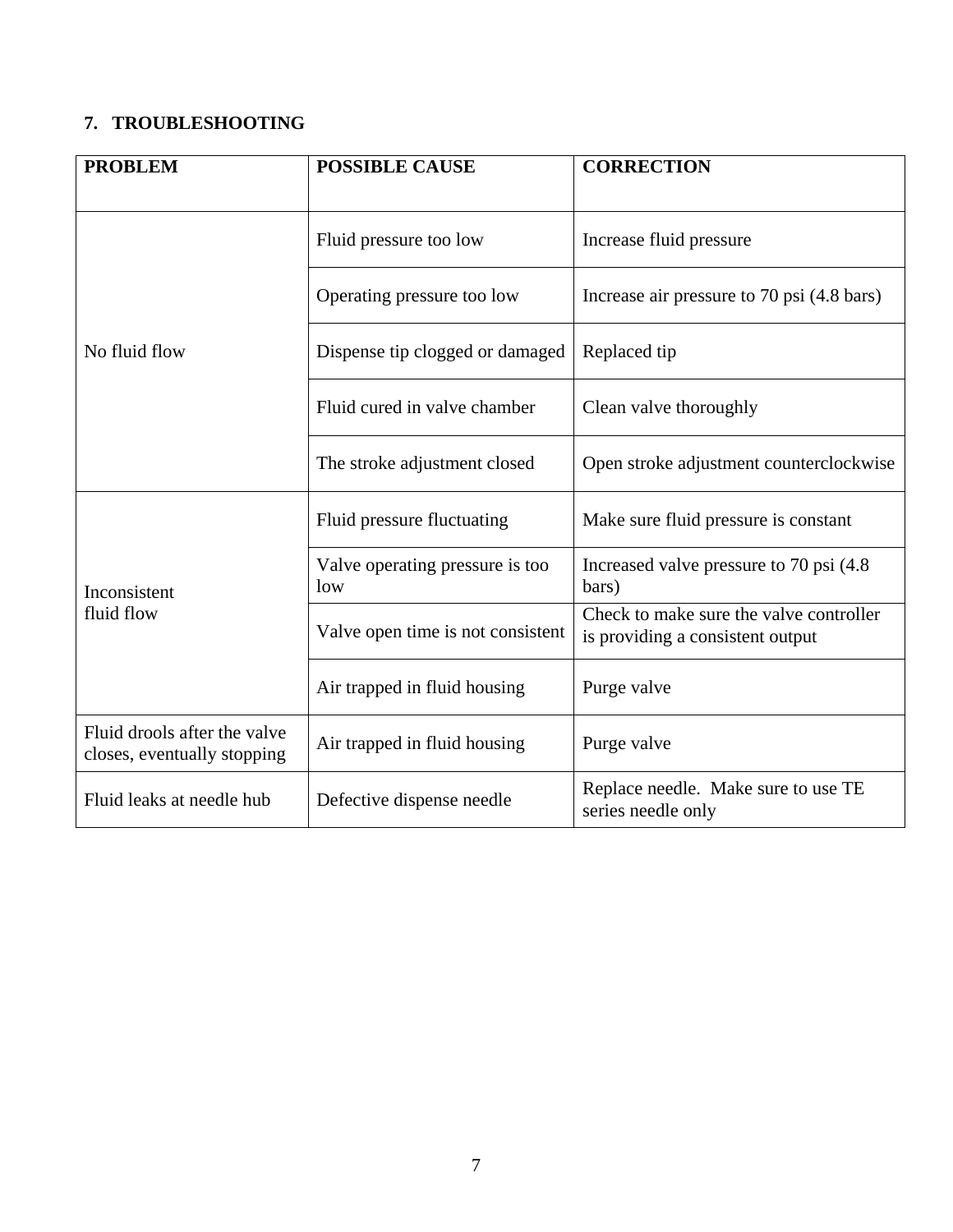#### **8. MAINTENANCE AND CLEANING:**

**Tool required:** 7/64" hex wrench; 7/16" open-end wrench; Snap ring pliers, O-ring tool.

Normally, purging the valve with appropriate flush material or solvent after use is sufficient for cleaning. However some material may cause a buildup in the valve chamber, in this case periodic and thorough cleaning will be required.

#### *NOTE:*

- *To replace seals, please order seal kit part number: 5440-SEALKIT*
- *To repair valve, please order valve kit part number: 5440-VALVEKIT*

#### **CAUTION: Make sure the fluid pressure is released before disassemble the valve.**

Refer to figure 5.0

- 1) Release fluid pressure.
- 2) Disconnect fluid line.
- 3) Disconnect valve air hose.
- 4) Unscrew retaining cap (1) and remove the dispense needle.
- 5) Remove the three mounting screw (17).
- 6) Pull the fluid housing (4) away from the air cylinder (11).
- 7) Remove the luer adapter assembly (2) from the fluid housing (4).
- 8) Clean and inspect the needle assembly (8), luer adapter assembly (2) for wear and damage. Replace parts as necessary.
- 9) Replace O-ring (7) if necessary. Make sure to lubricate new O-ring with approved lubricant.
- 10)Reinstall the luer adapter assembly (2) to the fluid housing (4).
- 11)Align the fluid housing (4) to the air cylinder (11) and reinstall the three mounting screws. (Alternately tighten the screws a little at a time until they are secure.



**Figure 5.0**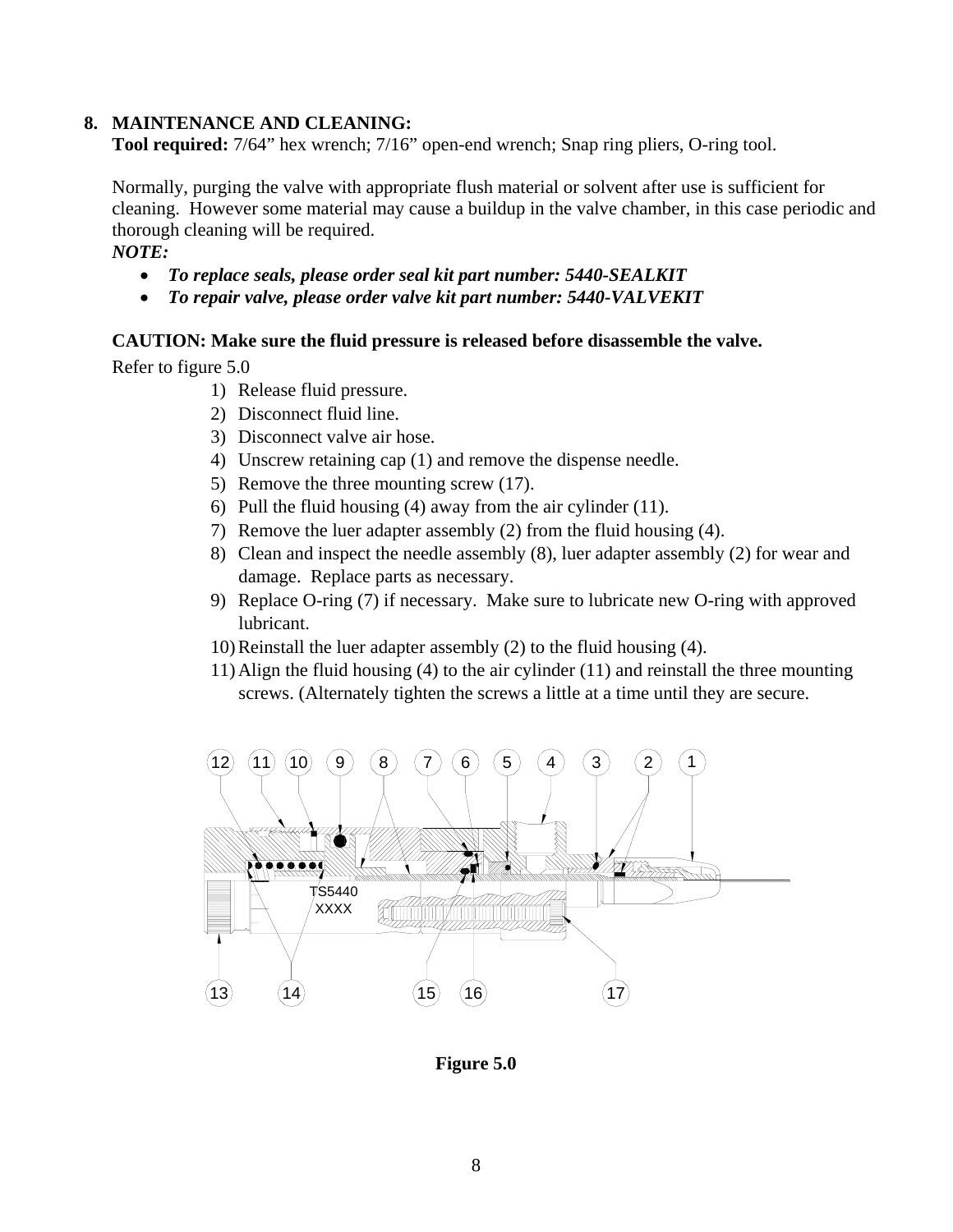#### **9. SPARE PARTS AND ACCESSORIES 9.1Spare Parts:**

The seal replacement kit, part number = 5440-SEALKIT, includes:



The valve repair kit, part number = 5440-VALVEKIT, includes:



**Figure 6.0**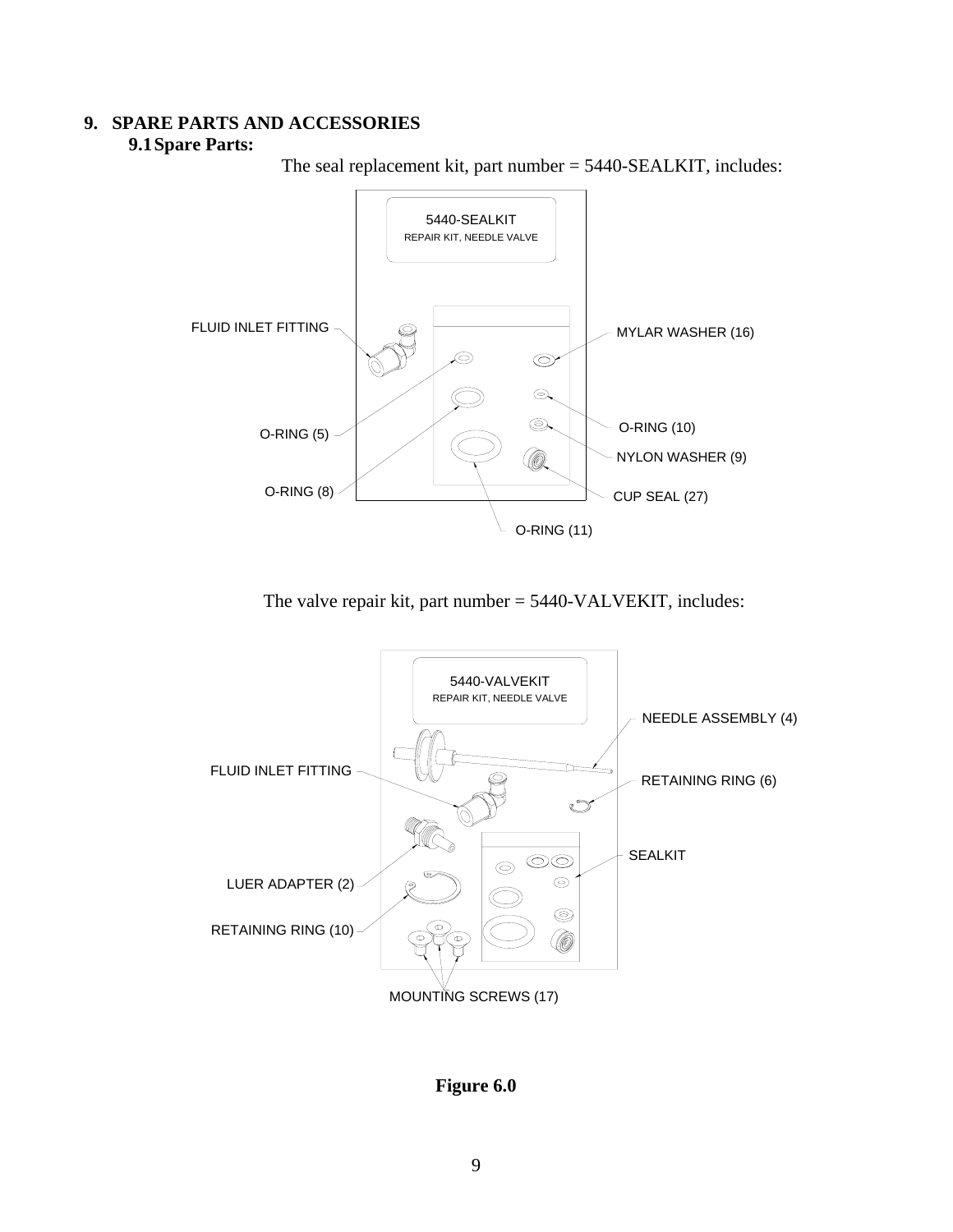### **9.2 Standard Accessories:**

| <b>PART NUMBER</b>  | <b>DESCRIPTION</b>      |
|---------------------|-------------------------|
| 918-000-048         | <b>Bracket</b>          |
| 9000-000-112        | Sample needles kit      |
| <b>TSD126-360BK</b> | <b>Black fluid line</b> |

## **9.3 Optional Accessories:**

The flowing three components are needed to make a bench mounting stand:

| <b>PART NUMBER</b> | <b>DESCRIPTION</b>      |
|--------------------|-------------------------|
| 918-033-000        | Production master stand |
| 918-000-012        | Rod Clamp               |
| 5620-000-008       | Mounting rod            |



| <b>TE SERIES NEEDLE</b> |       |                  |        |  |  |  |
|-------------------------|-------|------------------|--------|--|--|--|
| <b>PART NUMBER</b>      | Gauge | <b>Hub Color</b> | ID(in) |  |  |  |
| <b>TE722050PK</b>       | 22    | <b>Blue</b>      | .016   |  |  |  |
| <b>TE723050PK</b>       | 23    | <b>Orange</b>    | .013   |  |  |  |
| <b>TE725050PK</b>       | 25    | <b>Red</b>       | .010   |  |  |  |
| <b>TE727050PK</b>       | 27    | <b>Clear</b>     | .008   |  |  |  |
| <b>TE730050PK</b>       | 30    | <b>Lavender</b>  | .006   |  |  |  |
| <b>TE732025PK</b>       | 32    | Yellow           | .004   |  |  |  |